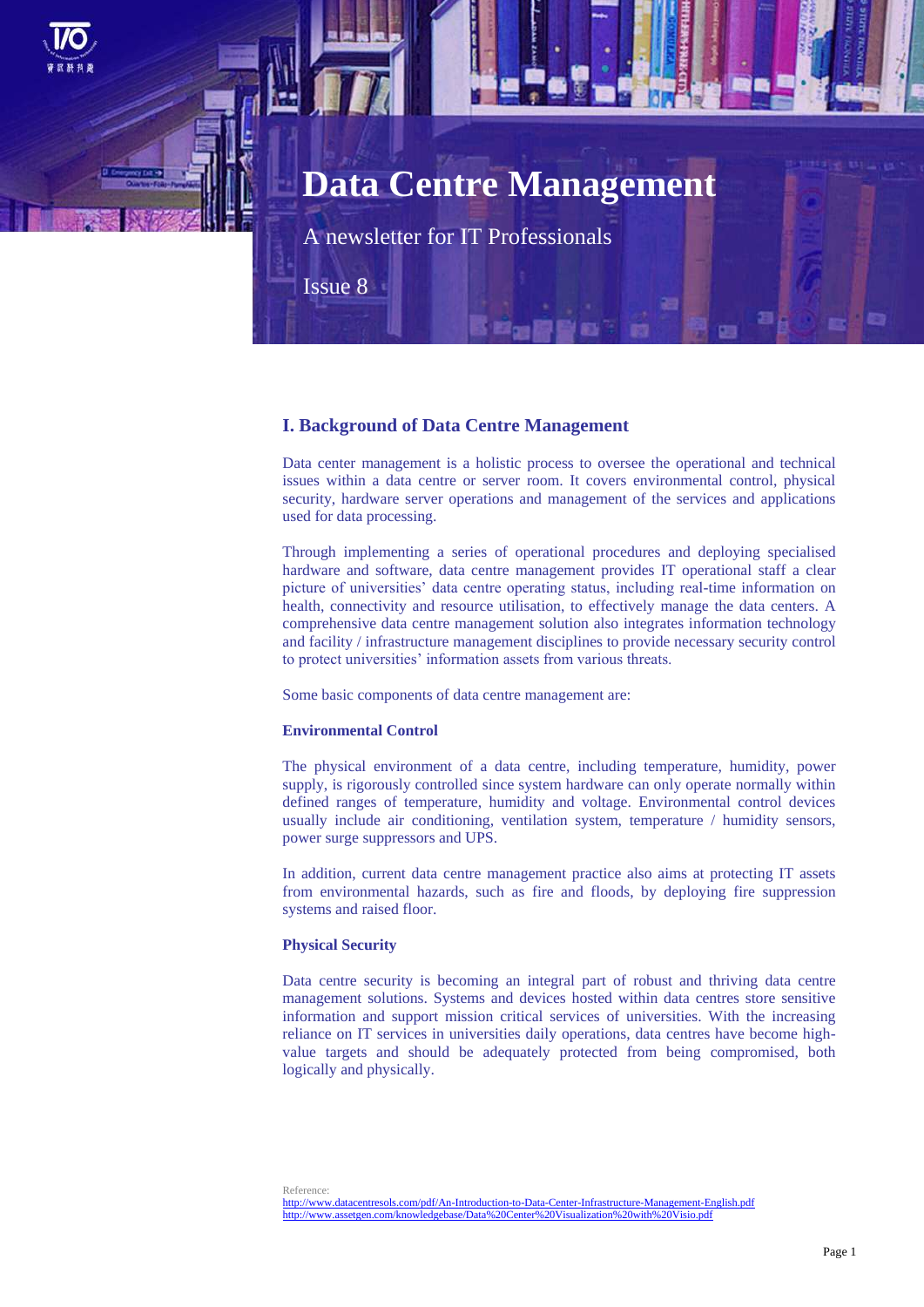

## **I. Background of Data Centre Management (cont'd)**

#### **Centralised Asset Inventory or Repository**

A centralised asset inventory or repository is an accurate and authoritative database that records all data centre assets of a university, including application servers, network devices, power equipments (e.g. Uninterrupted Power Supply), and Heating, Ventilating & Air Conditioning ("HVAC") devices. By implementing IT asset discover and tracking function, the IT management is able to accurately record data centre assets' details, such as hardware / software specifications, supported IT services, target user groups and interdependences with other universities' information systems or operations. For large scale data centres, automated asset inventory or repository software is installed to achieve efficiency and avoid human errors.

#### **Capacity Planning**

Capacity planning is performed by data centre IT staff to estimate the amount of information resources required to support the desired levels of services. The estimation leverages the data collected during the capacity monitoring process and requirements gathered from various academic or administrative departments. Effective capacity planning improves the overall performance and availability of the information systems hosted within the data centres through identifying underutilised resources and future capacity needs.

#### **Operations**

Batch job processing plays a vital role in sustaining the universities' daily operations. IT staff working within Data Centre follow defined operational procedures or ad-hoc user requests to execute batch jobs manually or automatically through the use of job schedulers. Completion status of those batch jobs are closely monitored to ensure that any job failures are timely followed up and resolved.

#### **Real-Time Data Collection and Monitoring**

Various system information, hardware status and environmental data are collected through manual monitoring process or by automated tools. With such information, data centre IT staff can perform real-time capacity monitoring, effective usage trend analysis and immediate data centre incident response. Monitoring and control is a critical element of maintaining desired availability for universities' critical IT services. Sophisticated monitoring software can provide proactive surveillance on the status of data centre assets, enable quick assessment of present situation and notify the appropriate IT staff should there be any threats that affect the availability of any information systems hosted within the data centres.

#### **Reporting and Communication**

A data centre management solution establishes specific responsibilities for each functional teams or IT staff, and determines clear reporting lines to enable timely exchange of operational status, incidents and management decisions. Right IT staff members are located for handling routine batch tasks, ad-hoc maintenance requests, installation jobs or urgent problems. A regular reporting function with the data centre management team also feeds IT management with up-to-date information for better data centre planning and administration.

<http://www.teamquest.com/pdfs/whitepaper/tqeb01.pdf> [http://www.ciscosystems.net/en/US/solutions/collateral/ns170/ns896/ns1095/aag\\_c45-647419.pdf](http://www.ciscosystems.net/en/US/solutions/collateral/ns170/ns896/ns1095/aag_c45-647419.pdf)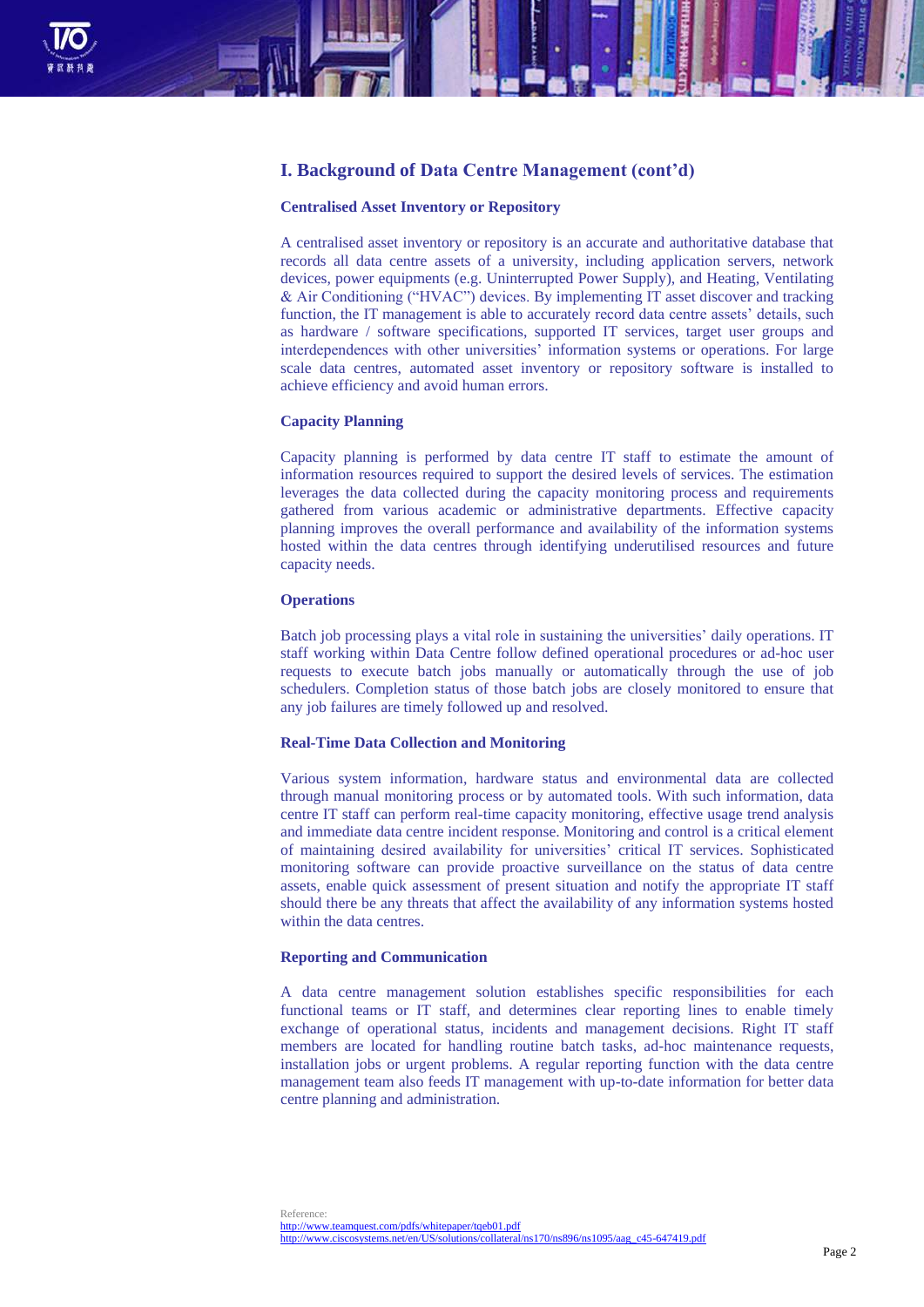

## **I. Background of Data Centre Management (cont'd)**

### **Key Benefits Achieved through Effective Data Centre Management**

 **Cost and Energy Saving** – Idle servers or devices do not contribute any value to universities yet they still consume energy. With a centralised asset inventory or repository, universities are able to detect unused equipments and decide whether they should be turned off or re-commissioned for other services.

Meanwhile, with proper capacity planning, universities can determine the exact requirements for the support of daily operations and level of services. It helps to identify underutilised resources so that they can be consolidated or re-purposed, instead of unilaterally increasing the IT operational expenditure for acquiring additional assets.

- **Reduced Server Downtime** Server downtime impacts on the availability of universities' information systems and reduces the level of services provided to their students, staff or other related parties. A service interruption may be caused by physical sabotage, malfunctioned server, software bugs, environmental hazards or scheduled installation / upgrade / reconfiguration. Well-established physical security controls over the data centres can effectively prevent unauthorised physical access attempts. Comprehensive HAVC equipments enable fast detection or recovery from environmental hazards. Regular monitoring assists IT management in identifying malfunctioned hardware or software timely and initiate the incident response procedure. Capacity planning allows better anticipation of future resource needs and prevents forced addition or hot-swapping of resources due to overload.
- **Increased Productivity**  A comprehensive data centre management solution brings efficiency in resource usage and allocation. Underutilised or unused equipments are re-commissioned for other resource-demanding services. Overloaded systems are timely detected and allocated with additional capacity. Therefore, higher productivity is gained through efficient provisioning of information resources, including processing, storing and networking.
- **Improved Security**  Information security of data centres are enhanced when most known vulnerabilities or weakness are considered during a comprehensive data centre planning phase. The mitigating strategies are then incorporated into the data centre management solutions and continuously enforced by IT management.
- **Compliance**  Universities are required to maintain compliance with regulatory mandates (e.g. Personal Data (Privacy) Ordinance), information security standards (e.g. ISO 27001) or other internal IT governance policies. A data centre management solution can incorporate compliance requirements into its operational procedures and assign specific responsibilities to IT staff members with proper qualifications.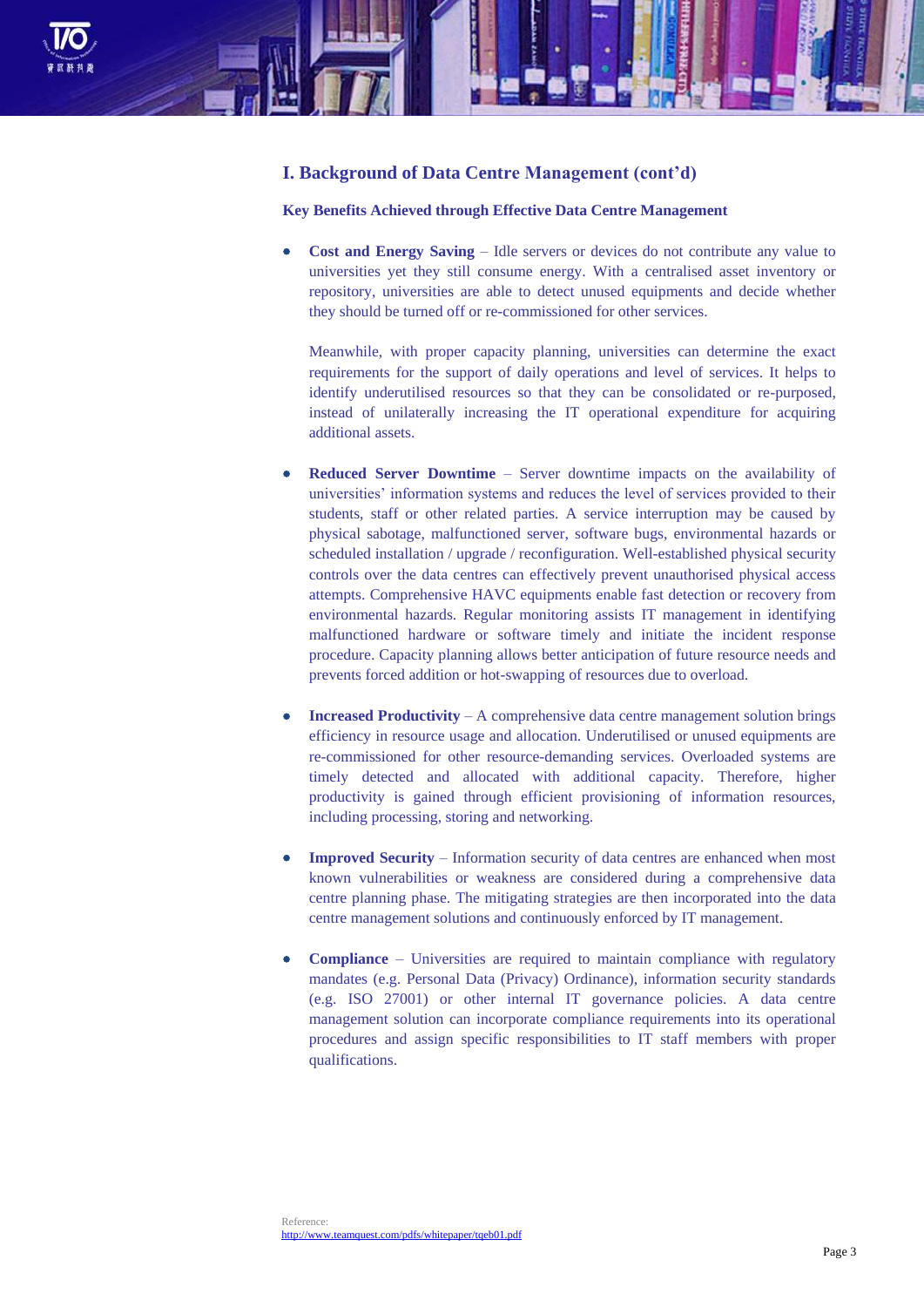

## **II. Risk Factors in Data Centre Management in Universities**

While data centre management is a cost-saving approach and brings a lot benefits including increased productivity, higher reliability, improved security and compliance, however, there are risks that may make the universities vulnerable to attack. Some common factors that increase the risk exposure of data centres are:

### **System and Technology Complexity**

Universities' IT environments are growing more complex that may result in the proliferation of servers, systems and devices. Different operating systems and management tools make IT management difficult to integrate with existing data centre management framework and create interoperation problems. Through the expansion of universities' IT services, additional devices and / or protocols in the data centres also cause more complexity, increasing the need for more management effort and skilled IT staff.

Without properly designed data centre management solution that addresses the complexity within universities' data centres, issues such as inappropriate operational procedures, incompetent IT staff and gaps in communication may arise. Eventually, these issues will lead to greater risks of service interruptions, security flaws and system damages due to human errors or incompatibilities.

### **Virtualisation**

One popular strategy for data centre management field is virtualisation that can effectively increases the utilisation of data centre resources and achieve the cost / energy saving objective. However, the flip side of this technology is the increased channels for attacks (i.e. hosting multiple virtual machines on a single physical machine increases the attack surface in the virtual environment), increased difficulty in change management controls of information system residing in virtualised platform, more complicated IT asset discovery and tracking process, and data confidentiality problem due to the sharing of physical server infrastructures.

#### **Disaster Recovery and Business Continuity**

In the event of a disaster or major service interruption, data centres require consistent and reliable replication of IT equipments to sustain universities' IT operations and services, which usually consumes costly resources.

Without efficient allocation and management of the resources required for disaster recovery and business continuity, the reliability and availability of universities' information systems cannot be guaranteed within a cost constraint. Additionally, unavailability of resources will render the disaster recovery or business continuity plans ineffective, of which universities may not be aware.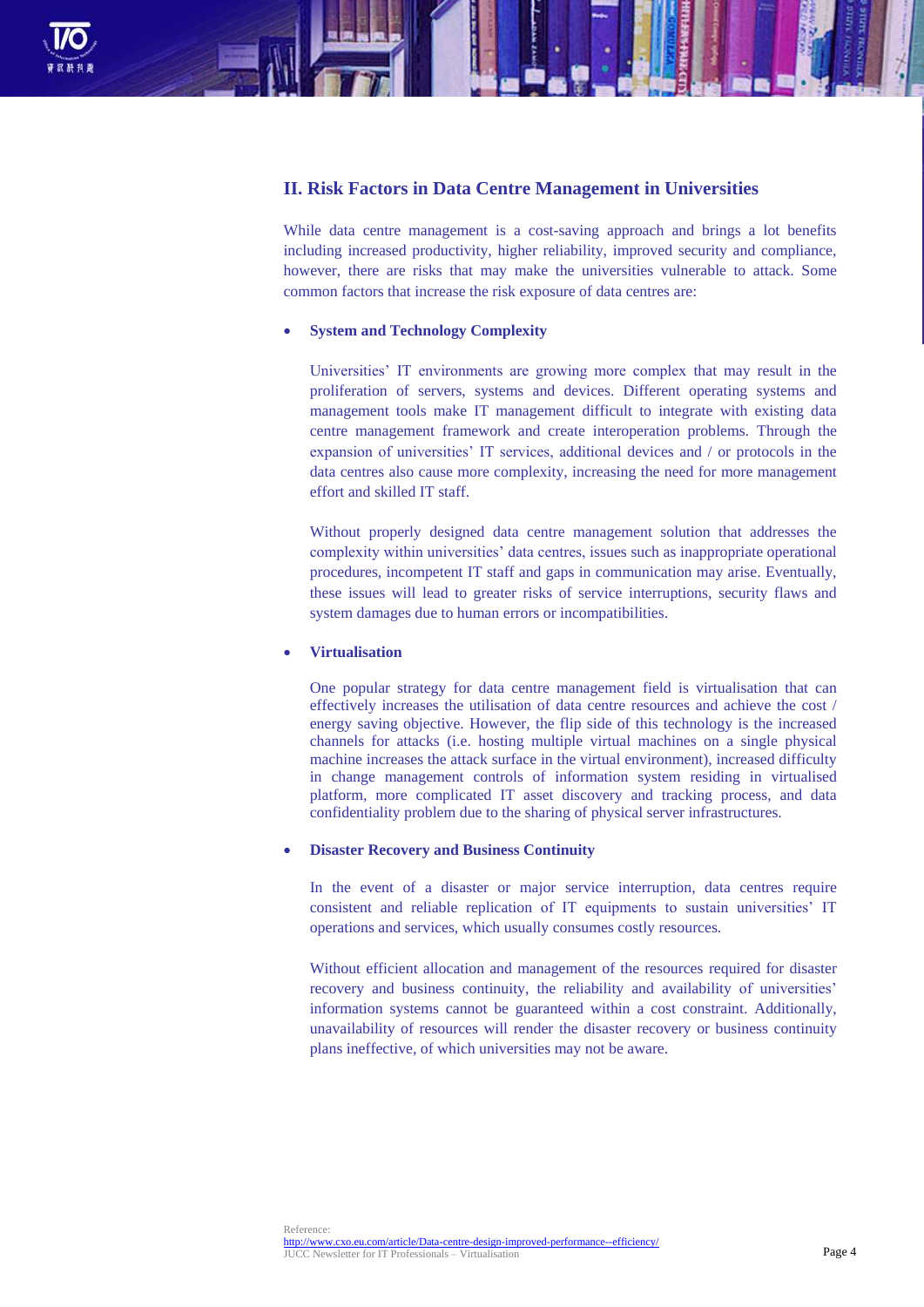

## **III. Risk Factors in Data Centre Management in Universities (cont'd)**

#### **Growing Size**

Generally speaking, growth of universities' information infrastructures will result in physical space crunch in the data centres as well as increases the consumption of energy. More networking, more servers and more storage continue to occupy costly floor space and consume higher power. On the other hand, such growth often indicates additional management effort and IT staff resources to perform routine operational jobs, monitoring, security checks and maintenance. A data centre management solution with poorly segregated functional teams and inefficient management utilities may be incapable of handling the increased data centre sizes.

#### **Remote Access**

Continuous and uninterrupted information access services, such as e-learning, are provided by most universities today. The always-on and always ready service mode needs high system availability. Remote data centre management tools allow IT staff to instantly access to information systems without physically entering the data centres. However, the flexibility and convenience of remote access also raises security concerns. Successful attacks by exploiting the vulnerabilities of remote data centre management tools can grant hackers with privileged access to universities' critical information systems.

## **Related Article**

#### **Data Centre Security: A 10-point Checklist**

Whether you are a hosting, co-locating, or running your own data centre, security issues seems to persist. Not only do you need to keep data safe and meet servicelevel agreements, but the cost of a breach is also high. That cost will vary depending on a number of factors, such as the type of breach or how you value your data.

According to the [Ponemon Institute's Annual Cost of a Data Breach study,](http://www.ponemon.org/data-security) the cost of a breach in 2009 was US \$202 per personal record, an amount made up of what the institute describes as "direct, indirect and opportunity costs from the loss or theft of personal information".

Yet securing a data centre is a huge task that includes physical as well as electronic and procedural issues. Here is a 10-point checklist to help you verify that your security arrangements cover the key areas.

See the article: [\(http://www.zdnet.co.uk/news/security](http://www.zdnet.co.uk/news/security-management/2010/04/19/datacentre-security-a-10-point-checklist-40088570/))[management/2010/04/19/datacentre-security-a-10-point-checklist-40088570/\)](http://www.zdnet.co.uk/news/security-management/2010/04/19/datacentre-security-a-10-point-checklist-40088570/))

Reference: <http://www.cxo.eu.com/article/Data-centre-design-improved-performance--efficiency/> <http://www.eepublishers.co.za/images/upload/Securing%20remote%20data.pdf>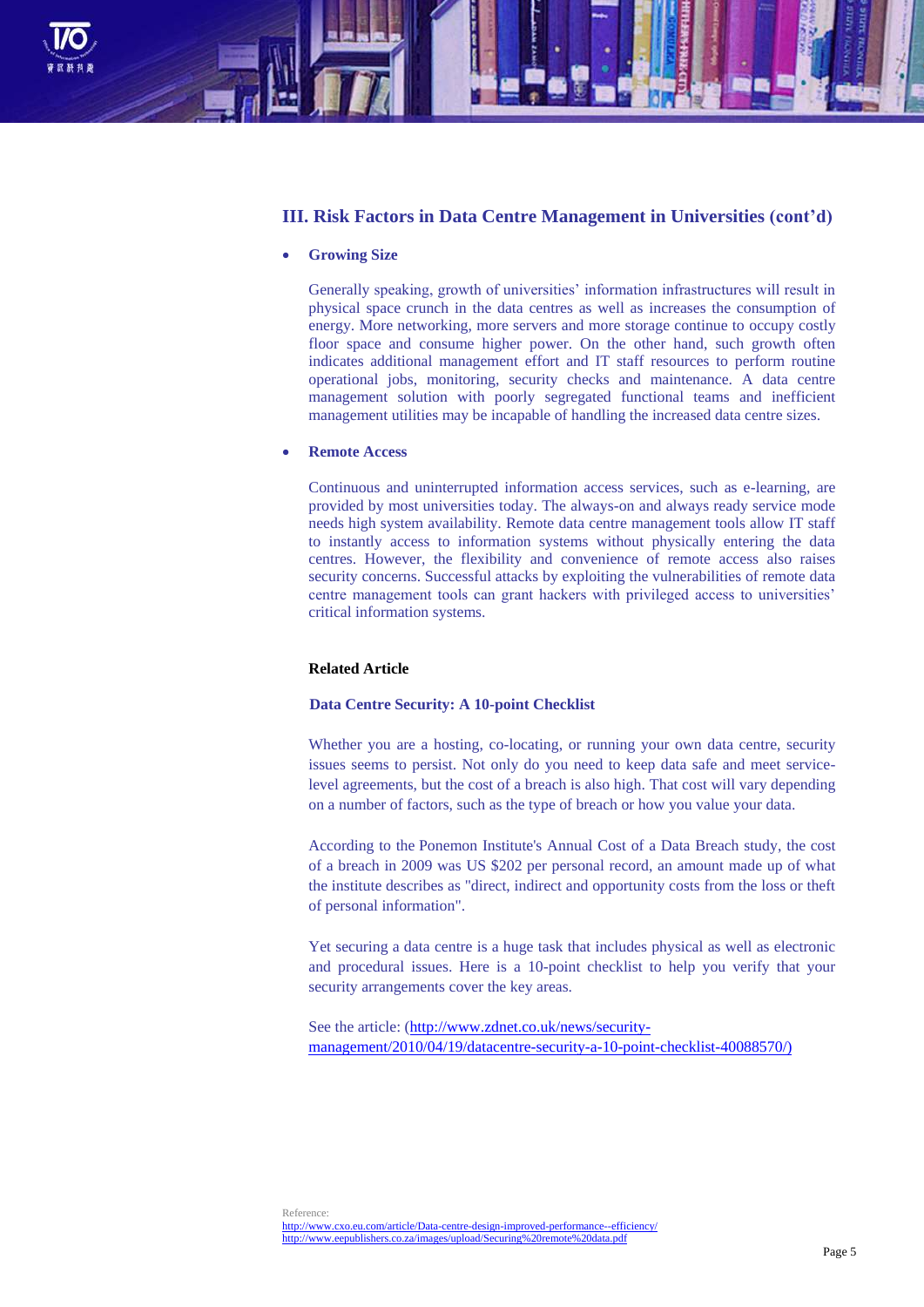

## **III. Exploitations on Data Centre Management**

Vulnerabilities of data centres are found in their physical security, systems / devices hosted and management procedures implemented. Several common exploitation techniques are illustrated below:

### **1 Back Door**

Data centre procedures developed by the IT staff that may have flaws that can create back door vulnerabilities. Exploitation on such weakness can inadvertently introduce security breaches and result in financial loss or repartition damage to universities.

A backup operation provides a good example of how data centre management can be exploited by insecure backup process. IT staff usually overlook the security of tape backup infrastructures, which may contain vulnerabilities and can be exploited to create disastrous consequences. Since the execution of the backup task that usually requires escalated system privileges at the operating systems, network, data repository and application system levels. Malicious parties can take advantage of this security weakness through penetrating flawed backup infrastructure to gain access to universities' sensitive data.

#### **2 Attacks on Remote Access to Data Centre Management**

Exploitations on remote access technologies used for data centre management are in many forms. Known attacking techniques include:

- Use of Virtual Private Network ("VPN") access of terminated staff to gain access to data centre systems or management tools
- Offline password cracking through decrypting the hash data received from VPN servers with Internet Key Exchange ("IKE") Aggressive Mode Shared Secret Hash Leakage Weakness
- Denial of Service ("DoS") attack on Secure Sockets Layer ("SSL") -based VPN can be achieved by using hidden attack packets, which was undetectable by Intruder Detection Systems ("IDS"). For example, disguise malformed Internet Security Association and Key Management Protocol ("ISAKMP") headers as standard IKE headers
- Login guess attack on Windows Remote Desktop by hackers

#### **3 Social Engineering**

As of today, social engineering still remains as the biggest cyber threats to information security. As opposed to DoS and other remote hacking techniques, social engineering involves obtaining physical or logical access to data centre assets via manipulating IT staff relevant to data centre management, rather than by breaking in or using technical cracking approaches. Some social engineering techniques frequently used by hackers include piggybacking, penetrating data centre by getting a job within the data centre management team, and disguising as vendor support personnel for performing maintenance services inside data centres.

Reference: <http://www.computereconomics.com/article.cfm?id=1112> <http://www.ncp-e.com/fileadmin/pdf/techpapers/NCP-Attack-Vectors-WP.pdf> <http://www.eepublishers.co.za/images/upload/Securing%20remote%20data.pdf> <http://www.nta-monitor.com/posts/2005/01/VPN-Flaws-Whitepaper.pdf> [http://www.pcworld.com/article/182180/top\\_5\\_social\\_engineering\\_exploit\\_techniques.html](http://www.pcworld.com/article/182180/top_5_social_engineering_exploit_techniques.html)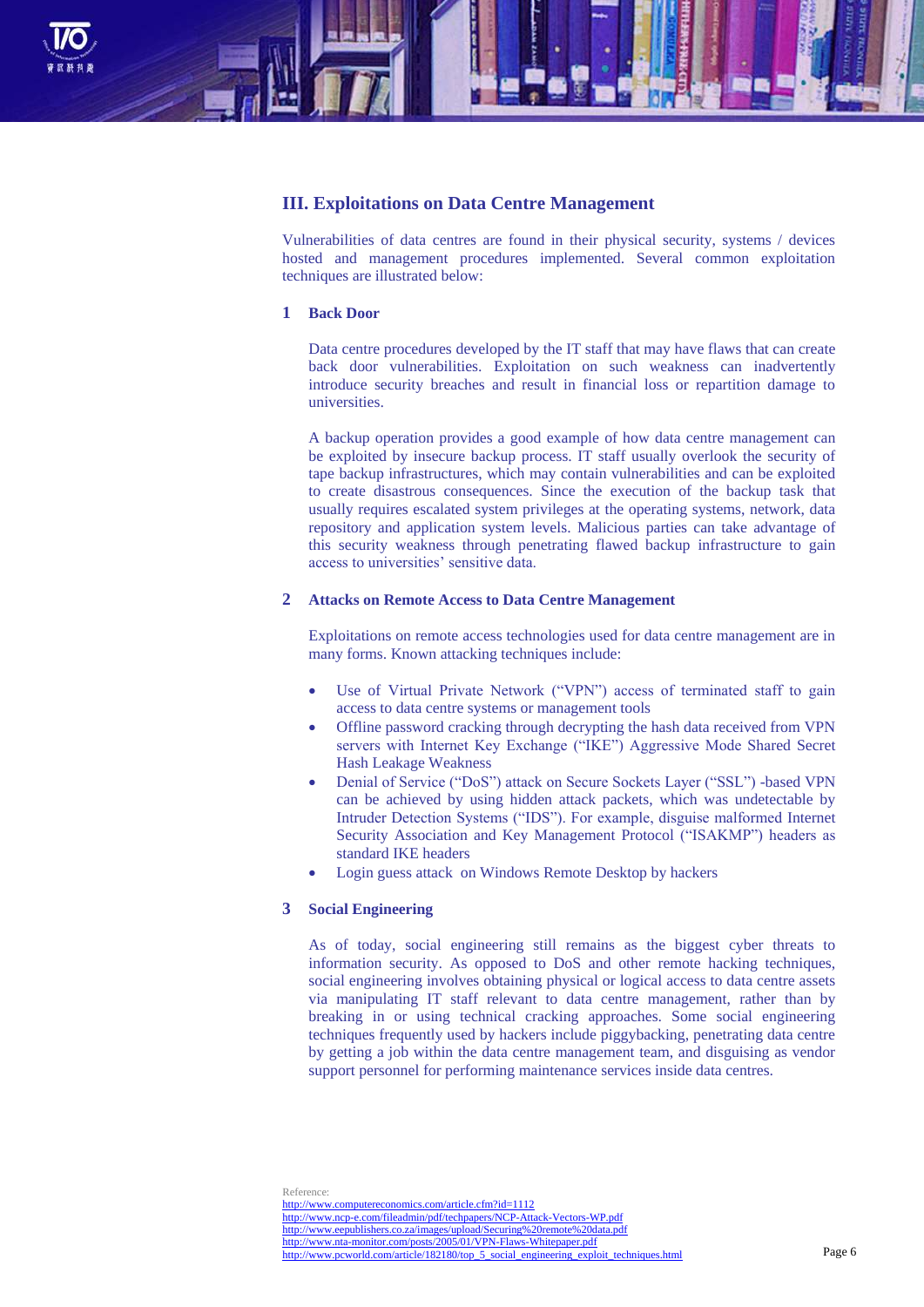

# **IV. Hardening Steps for Data Centre Management**

To ensure that data centres meet the reliability and performance needs of universities, and achieve the comprehensive protection from various security threats, a number of aspects should be taken into the consideration during the design and implementation of the data centre management solutions.

### **Environmental Control**

#### **Temperature and Humidity**

The temperature of each computer room within the data centre is recommended to be controlled between 20 and 24 degrees celsius, and a humidity between 40 and 55%.

### **Fire Protection**

Halon, FM-200 or other total flooding agent solution should be deployed in each computer room within the data centres. Fire extinguishers should be located strategically across the data centres. Wet pipe sprinkler systems must not be used. Emergency power off switches should be available inside each computer room of the data centres.

#### **Flood Protection**

Whenever possible, raised floors should be used in the data centres. Water detectors should be installed beneath the raised floors.

### **Physical Security**

### **Location of Data Centre**

The locations of data centres should be carefully selected to reduce the risk of accidental or deliberate trespass by the unauthorised parties. The data centres should not have obvious signs. It is best to have concrete walls without windows. If there are windows, universities should use those areas for administrative purposes only.

Data centres are also recommended to be located where the risk of external threats, such as flooding, is low.

### **Surveillance**

There should be Closed-Circuit Television ("CCTV") cameras outside the data centre monitoring the entrance and inside the data centre. Security guards should be hired to monitor the perimeter of data centres and report any incidents to IT management on a timely basis.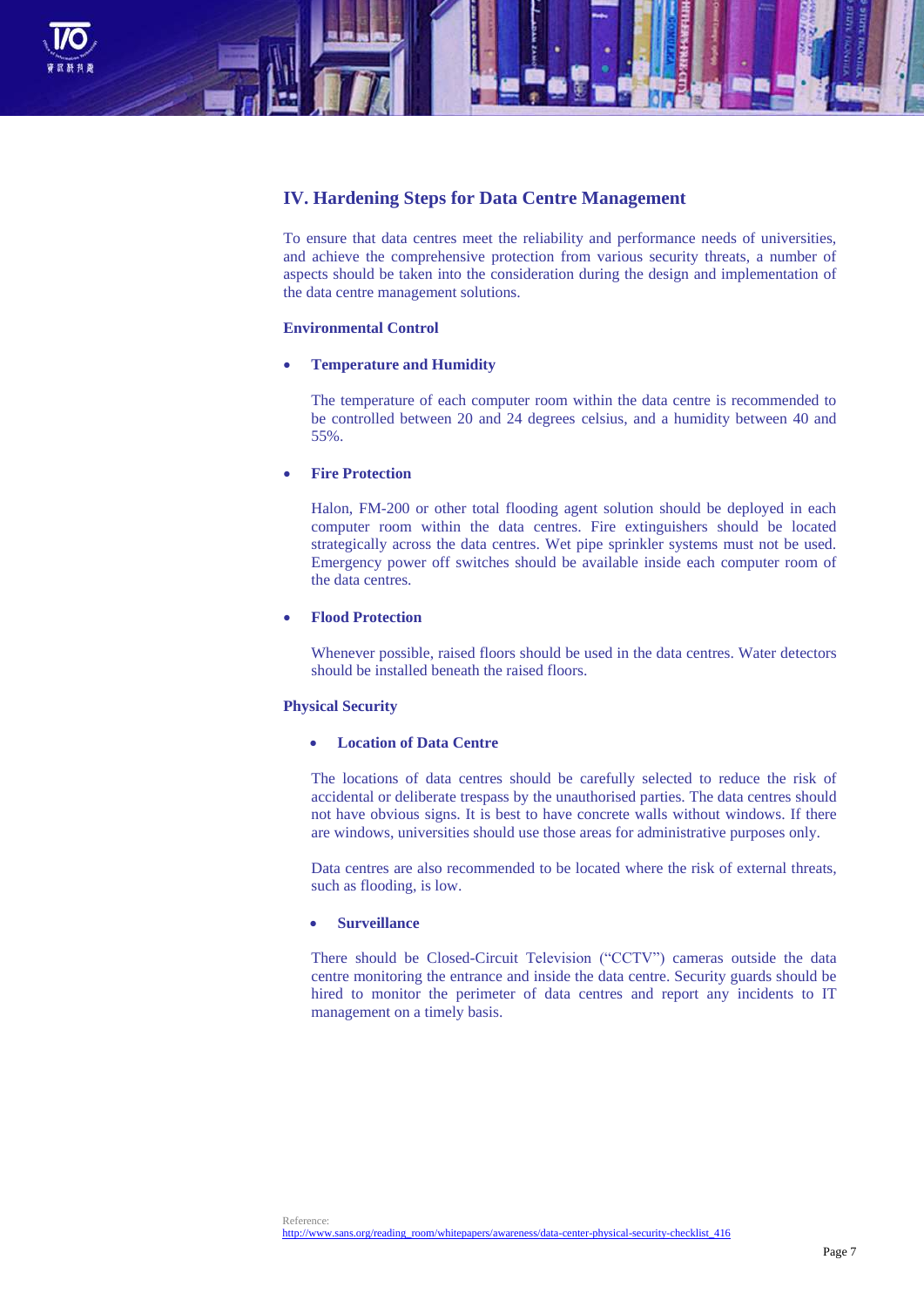

## **IV. Hardening Steps for Data Centre Management (cont'd)**

### **Physical Access Control Device**

Lockers or key card access systems should be used to restrict the access to data centres to authorised personnel only. The best practice is to have two-factor authentication systems, such as key card access systems with individual personnel identification number ("PIN") for each access card holder. Other systems like biometric (e.g. fingerprint) access control products can also be implemented to achieve this objective.

### **Assignment of Physical Access Rights**

The IT management of universities should ensure that physical access is restricted to personnel on an as-needed basis. Tiered approach can be deployed by granting IT staff with physical access to different segments of the data centres based on their job functions. Only the IT staff members who absolutely need to operate with information system servers or network devices directly should gain physical access to the room hosting the servers.

The IT management should also review the authorised personnel with physical access to the data centres on a regular basis (e.g. quarterly or annually) to detect any discrepancies.

#### **Disaster Recovery**

#### **Disaster Recovery Plan**

Universities should develop disaster recovery plans for their data centres and ensure that the plans are regularly tested, reviewed and updated at least on an annual basis. IT management should ensure sufficient backup resources are available to support the disaster recovery plan.

#### **Offsite Backup**

Regular offsite backups of essential data should be performed by the IT department. The IT management should establish a set of operational procedure to define the scope, frequency, media and restoration of offsite backup process.

#### **Remote Data Centre Management**

#### **Logical Security Requirement**

A secure remote data centre management solution should support one or more of the following capabilities:

- Remote authentication dial-in user service;
- Lightweight directory access protocol;
- Breach-prevention modes (programmable response to port scans, pings);
- Internet protocol (IP) and Firewall packet filtering;

[http://www.sans.org/reading\\_room/whitepapers/awareness/data-center-physical-security-checklist\\_416](http://www.sans.org/reading_room/whitepapers/awareness/data-center-physical-security-checklist_416) <http://www.eepublishers.co.za/images/upload/Securing%20remote%20data.pdf>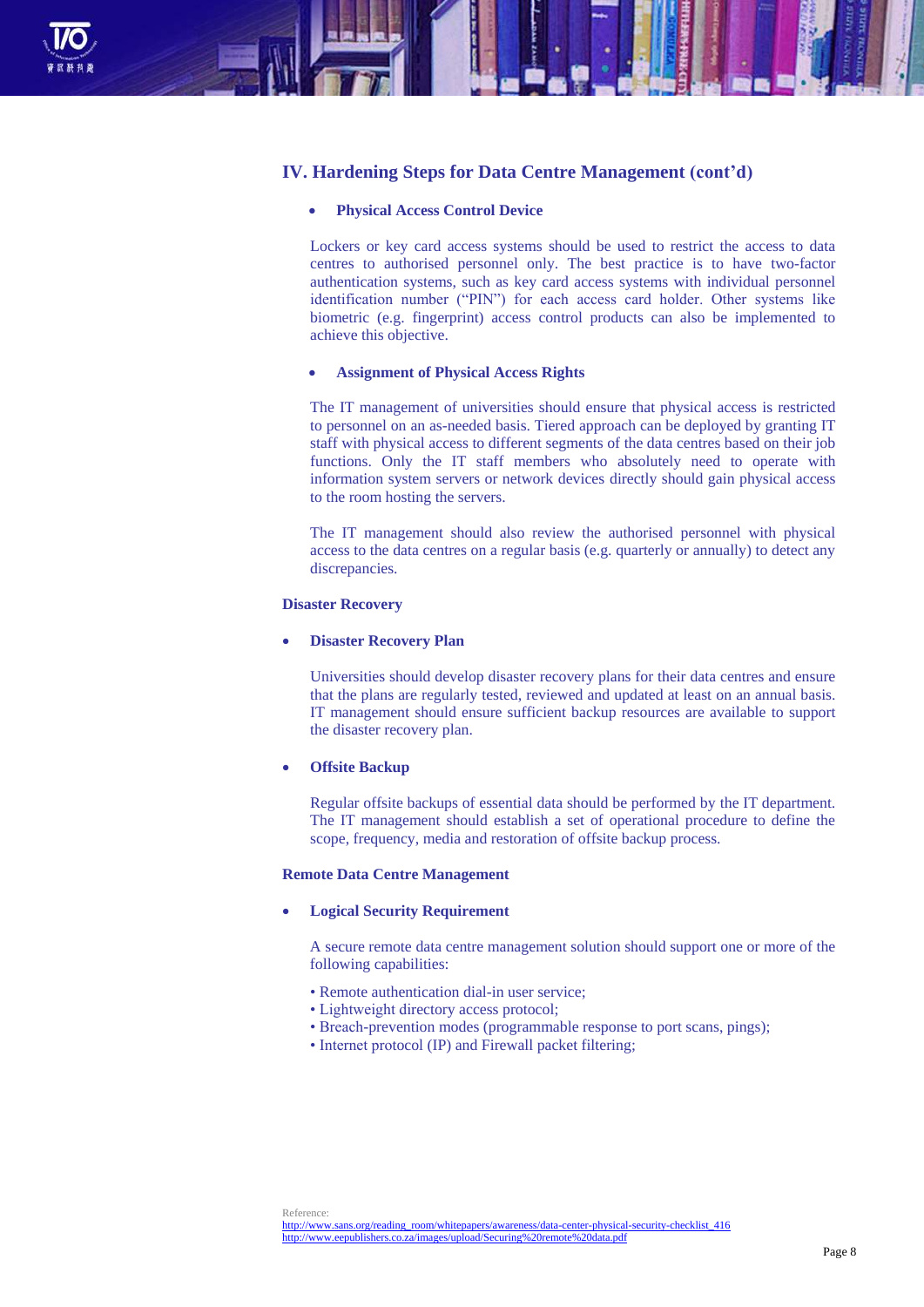

## **IV. Hardening Steps for Data Centre Management (cont'd)**

- Dual-factor authentication;
- IP security tunnelling:
- Comprehensive data logging and event notification features; and
- Other features necessary to support your security policy.

Some popular data centre management products with remote access features available on the market are Microsoft System Centre, IBM System Director VMControl and Avocent.

### **Others**

### **IT Staff Training**

Sufficient training program should be provided to IT staff members so that they are adequately equipped with knowledge and skills to perform the monitoring, configuration, installation and maintain tasks for systems and devices hosted within the data centres.

If data centre management software is used, IT management should ensure that comprehensive instruction manual and training courses are offered by vendors prior to deploying the software in production.

#### **Operational Procedures**

IT management should establish a set of operational procedures related to data centre management functions. For example, routine monitoring of system health, IT asset tracking, visitor logging and capacity planning. These operational procedures should include the detailed steps required for the performance of specific tasks and any necessary information such as prerequisite(s) of each step, expected system return code and explanations on error messages.